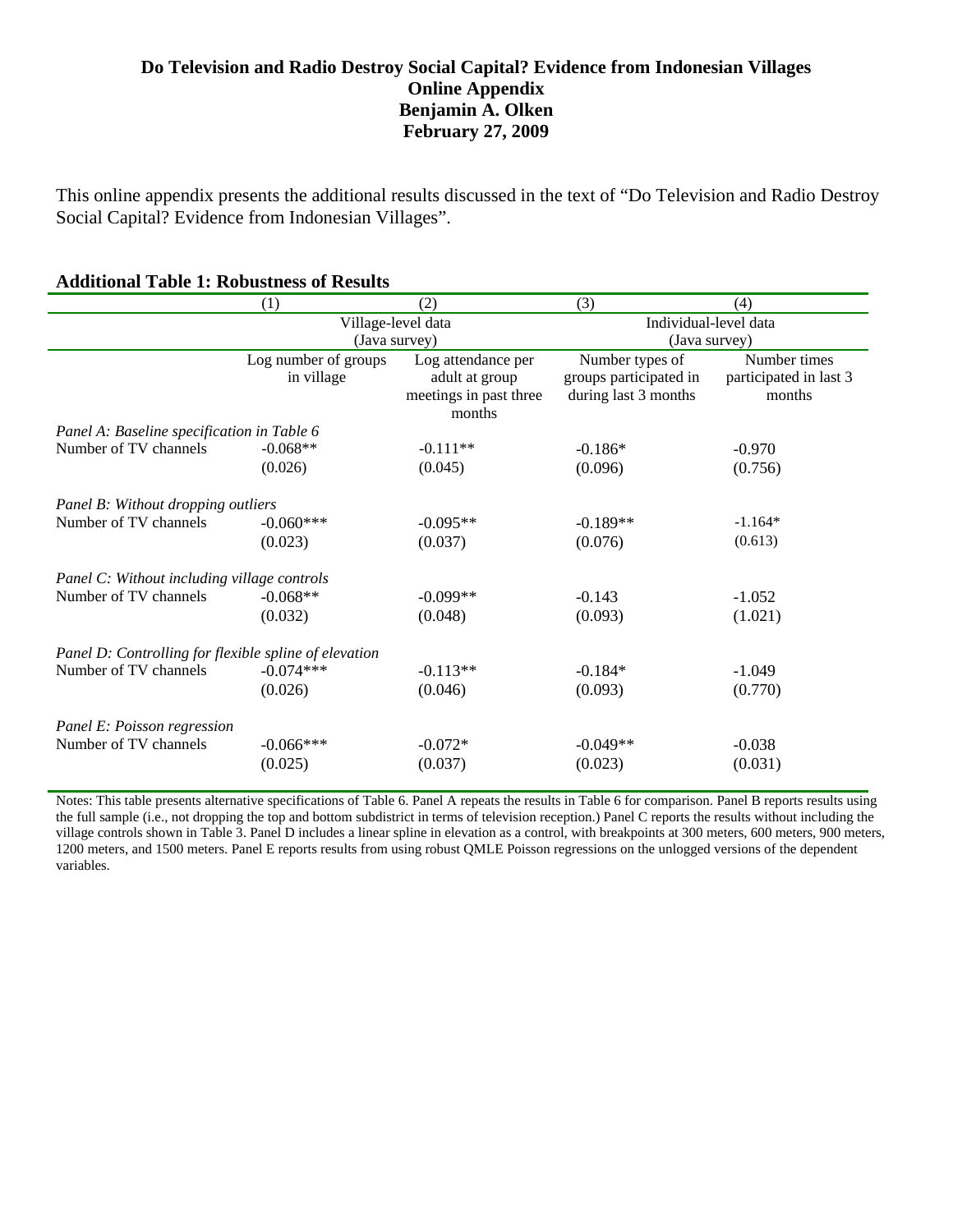#### **Additional Table 2: IV Version of Table 6**

|                                                  | $\left(1\right)$                   | (2)                                                            | (3)                                                               | (4)                                              |  |
|--------------------------------------------------|------------------------------------|----------------------------------------------------------------|-------------------------------------------------------------------|--------------------------------------------------|--|
|                                                  | Village-level data                 |                                                                | Individual-level data                                             |                                                  |  |
|                                                  | (Java survey)                      |                                                                | (Java survey)                                                     |                                                  |  |
|                                                  | Log number of groups<br>in village | Log attendance per<br>adult at group<br>meetings in past three | Number types of<br>groups participated in<br>during last 3 months | Number times<br>participated in last 3<br>months |  |
|                                                  |                                    | months                                                         |                                                                   |                                                  |  |
| Minutes per day watching<br>television and radio | $-0.0044**$                        | $-0.0070**$                                                    | $-0.0127*$                                                        | $-0.0681$                                        |  |
|                                                  | (0.0022)                           | (0.0034)                                                       | (0.0075)                                                          | (0.0568)                                         |  |
| <b>Observations</b>                              | 584                                | 556                                                            | 4213                                                              | 4213                                             |  |
| Mean dep. var.                                   | 4.94                               | 1.97                                                           | 4.28                                                              | 22.78                                            |  |

Notes: This table replicates the regressions in Table 6 of the paper, except that instead of including number of TV channels as the key right hand side variable, it includes total minutes per day watching television and radio as the key right hand side variable, and instruments for minutes per day watching television and radio with number of TV channels. Since columns (1) and (2) are villagelevel regressions, minutes per day is averaged among all respondents to the household survey in each village.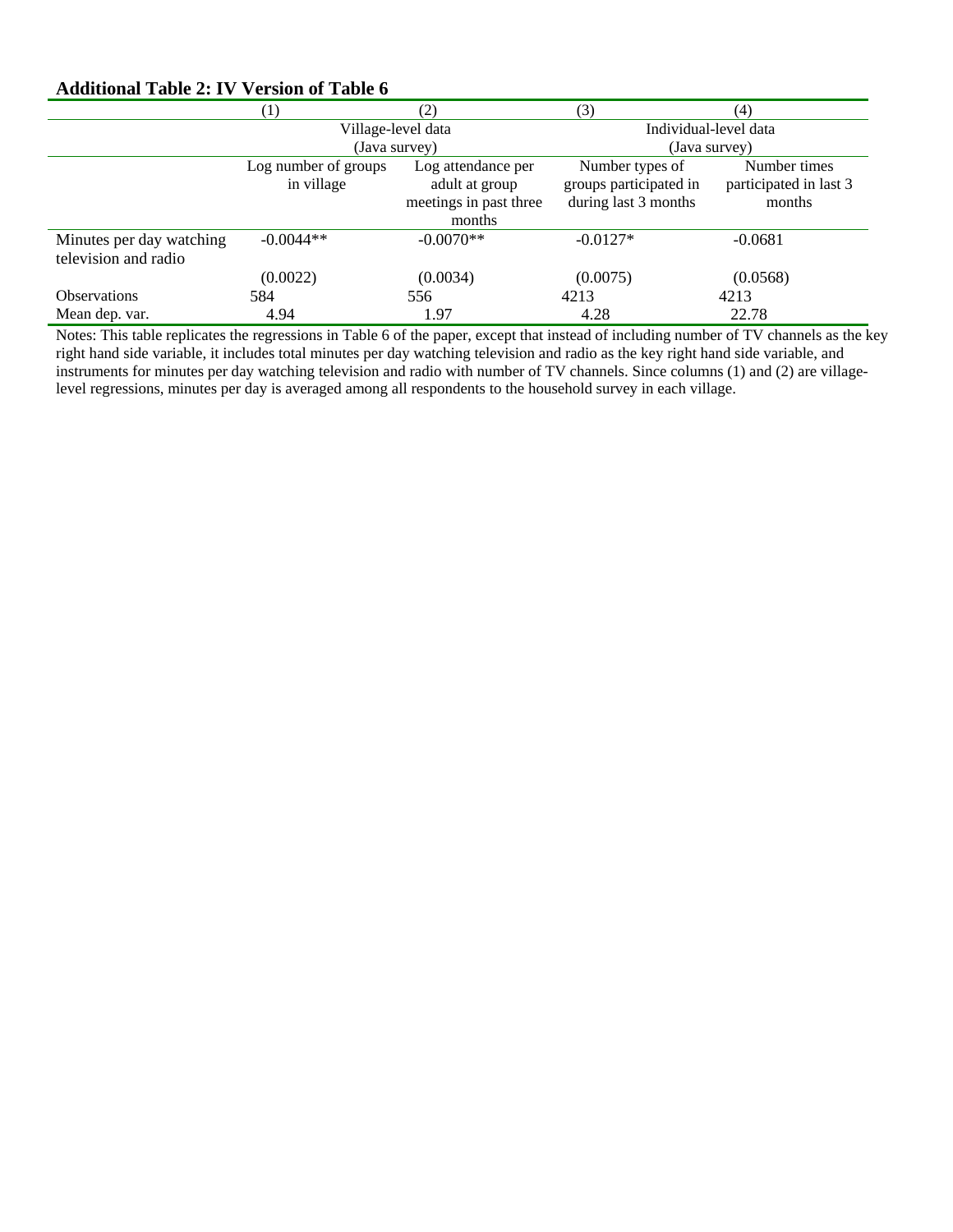#### **Additional Table 3: Number of visits with friends/neighbors**

|                       | $\lfloor$ .         | (2                   | (3)                    | (4)                 | (5)                              | (6)                   |
|-----------------------|---------------------|----------------------|------------------------|---------------------|----------------------------------|-----------------------|
|                       | All households      |                      | Households who own TVs |                     | Households who do<br>not own TVs |                       |
|                       | Levels              | LogS                 | Levels                 | Logs                | Levels                           | Logs                  |
| Number of TV channels | $-0.724$<br>(0.454) | $-0.037*$<br>(0.021) | $-0.598$<br>(0.490)    | $-0.028$<br>(0.022) | $-0.893*$<br>(0.484)             | $-0.054**$<br>(0.026) |
| <b>Observations</b>   | 4253                | 4231                 | 2977                   | 2963                | 1274                             | 1266                  |
| R-squared             | 0.22                | 0.29                 | 0.21                   | 0.28                | 0.30                             | 0.36                  |
| Mean dep. Var         | 17.41               | 2.60                 | 17.71                  | 2.63                | 16.72                            | 2.54                  |

Notes: the dependent variable is the level (log) of the total number of times in the last week the household either visited the house of a friend/neighbor elsewhere in the village or was visited by a friend/neighbor elsewhere in the village. Column (1) and (2) report the results for all households, columns (3) and (4) report results for those households who own televisions, and columns (5) and (6) report the results for households who do not own televisions. Data is from the Java survey.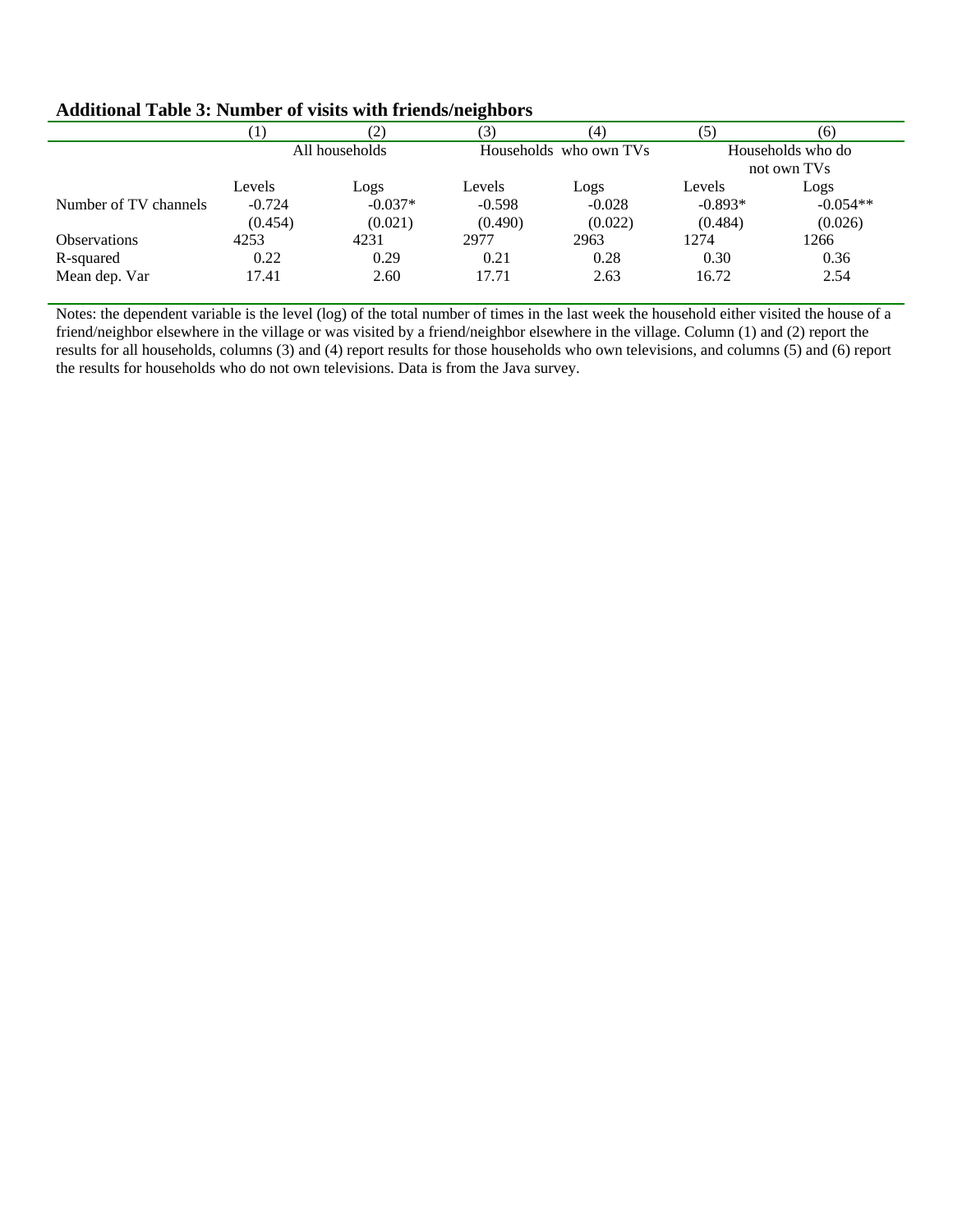# **Additional Table 4: Interactions of household level results with respondent characteristics**

|                                                                                      | (1)                    | (2)                    |
|--------------------------------------------------------------------------------------|------------------------|------------------------|
|                                                                                      | Number types of        | Number times           |
|                                                                                      | groups participated    | participated in last 3 |
|                                                                                      | in during last 3       | months                 |
|                                                                                      | months                 |                        |
| Number of TV channels                                                                | 0.865                  | $11.672*$              |
|                                                                                      | (0.879)                | (6.811)                |
| Female                                                                               | $-0.374$               | $-5.094*$              |
|                                                                                      | (0.393)                | (2.677)                |
| Predicted per-capita expenditure                                                     | $1.075**$              | 7.893**                |
|                                                                                      | (0.433)                | (3.358)                |
| Years of education                                                                   | $0.070*$               | 0.389                  |
|                                                                                      | (0.039)                | (0.258)                |
| Age                                                                                  | 0.003                  | $-0.034$               |
|                                                                                      | (0.009)                | (0.074)                |
| Female $\times$ number of TV channels                                                | $-0.012$               | $-0.060$               |
|                                                                                      | (0.070)                | (0.508)                |
| Predicted per-capita expenditure                                                     | $-0.102$               | $-1.141*$              |
| $\times$ number of TV channels                                                       | (0.077)                | (0.613)                |
| Years of education $\times$ number of TV                                             | 0.008                  | 0.004                  |
| channels                                                                             | (0.008)                | (0.045)                |
| Age $\times$ number of TV channels                                                   | 0.001                  | 0.006                  |
|                                                                                      | (0.002)                | (0.015)                |
| <b>Observations</b>                                                                  | 4268                   | 4268                   |
| R-squared                                                                            | 0.40                   | 0.29                   |
| Mean dep. Var<br>$\mathbf{M}$ $\mathbf{N}$ $\mathbf{N}$<br>$\mathbf{r}$<br>$\cdot$ 1 | 4.27<br>$\mathbf{r}$ 1 | 22.77<br>$\cdot$ 1     |

Notes: Data is from the Java survey. Robust standard errors in parentheses .

\* significant at 10%; \*\* significant at 5%; \*\*\* significant at 1%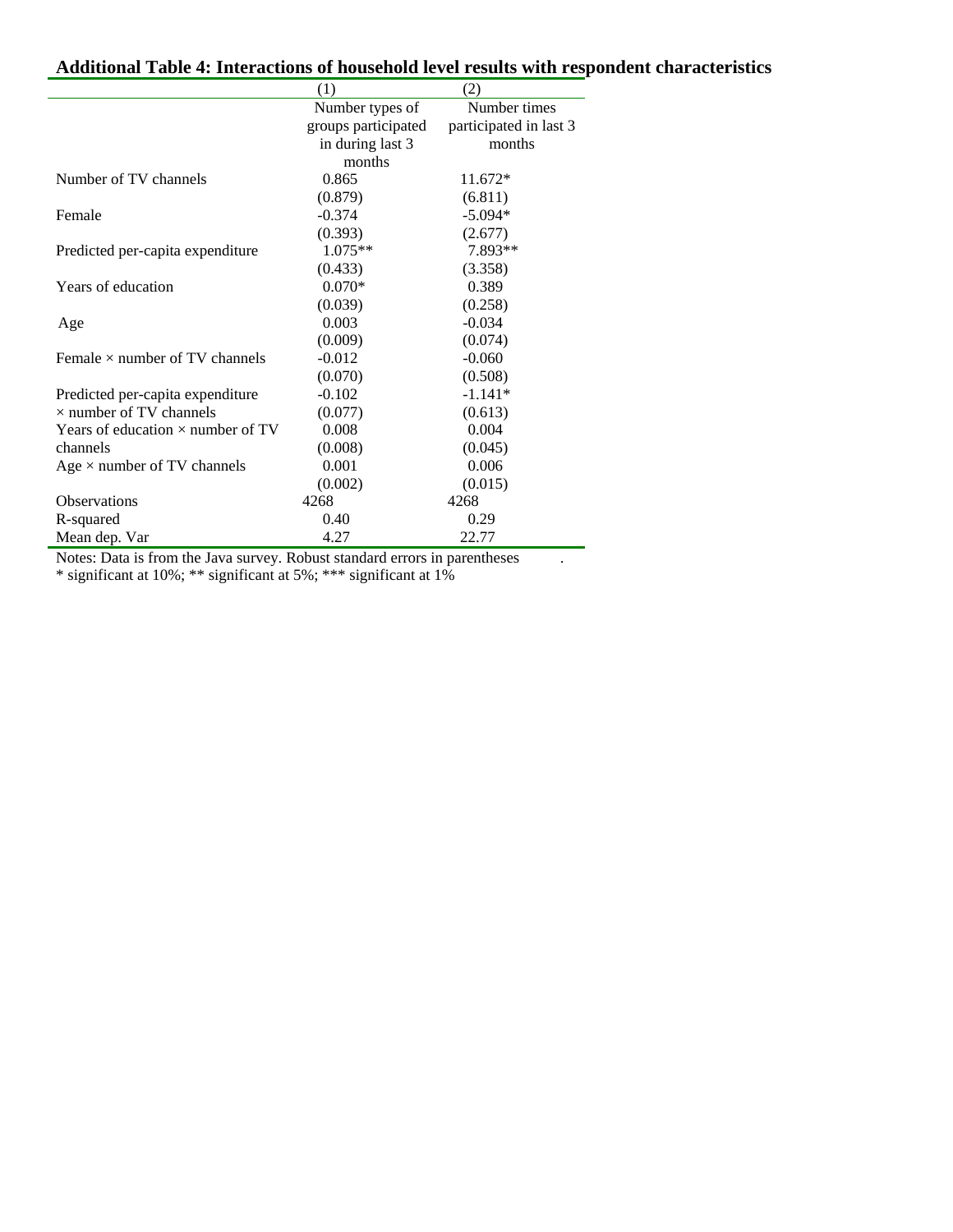|                                                | (1)         | (2)               |
|------------------------------------------------|-------------|-------------------|
|                                                | Full Sample | Java Survey       |
|                                                |             | Subdistricts Only |
| Elevation (thousands of meters)                | $0.000**$   | 0.001             |
|                                                | (0.000)     | (0.001)           |
| Travel distance to nearest major town (km)     | $-0.002***$ | $-0.000$          |
|                                                | (0.000)     | (0.002)           |
| Travel time to nearest major town (hours)      | $-0.145**$  | $-0.701$          |
|                                                | (0.063)     | (0.477)           |
| Travel distance to nearest major city (km)     | $-0.006***$ | $-0.010$          |
|                                                | (0.001)     | (0.014)           |
| Coastal subdistrict dummy                      | $-0.002$    | $-0.393$          |
|                                                | (0.104)     | (0.494)           |
| North-facing subdistrict dummy                 | $0.398***$  | 0.781             |
|                                                | (0.146)     | (0.508)           |
| East-facing subdistrict dummy                  | $0.416***$  | 1.287**           |
|                                                | (0.143)     | (0.547)           |
| South-facing subdistrict dummy                 | $0.221*$    | 0.150             |
|                                                | (0.134)     | (0.479)           |
| Number of mosques in village                   | $-0.143***$ | $-0.058$          |
|                                                | (0.035)     |                   |
|                                                |             | (0.222)           |
| Number of mushollas in village                 | $-0.002$    | $-0.027$          |
|                                                | (0.010)     | (0.048)           |
| Number of other religious buildings in village | $-0.024$    | $-0.266$          |
|                                                | (0.084)     | (0.682)           |
| Any sports group in village                    | $-0.057$    | $-0.048$          |
|                                                | (0.054)     | (0.289)           |
| Any arts group in village                      | $-0.033$    | $-0.295$          |
|                                                | (0.083)     | (0.327)           |
| Any social welfare group in village            | 0.093       | $-0.190$          |
|                                                | (0.125)     | (0.603)           |
| Any youth group in village                     | $0.226*$    | $-0.475$          |
|                                                | (0.128)     | (0.905)           |
| Log adult population                           | $0.392**$   | 1.297             |
|                                                | (0.167)     | (0.985)           |
| Population share in agriculture                | $-0.044$    | $-1.342$          |
|                                                | (0.329)     | (1.692)           |
| Number of schools in village                   | 0.040       | 0.081             |
|                                                | (0.032)     | (0.223)           |
| Mean adult education                           | $-0.081$    | $-0.323$          |
|                                                | (0.052)     | (0.321)           |
| Ethnic fragmentation                           | $-0.688$    | 1.072             |
|                                                | (0.564)     | (5.824)           |
| Religious fragmentation                        | $-1.315*$   | $-4.835$          |
|                                                | (0.676)     | (8.983)           |
| Log number of hamlets                          | $0.220*$    | $-0.873$          |
|                                                | (0.132)     | (0.771)           |
| Share poor                                     | 0.459       | 2.438*            |
|                                                | (0.296)     |                   |
| District fixed effects                         | <b>YES</b>  | (1.380)           |
|                                                |             | <b>YES</b>        |
| Observations                                   | 2205        | 152               |
| R-squared                                      | 0.86        | 0.70              |
| P-val socap,                                   | 0.00        | 0.85              |
| P-value no geog                                | 0.00        | 0.34              |
| P-value all                                    | 0.00        | 0.02              |
| Mean dep. var                                  | 6.58        | 7.90              |

## **Additional Table 5: Correlates of Television Reception in PODES dataset**

Notes: Column (1) of this table replicates column (3) of Table 3 in the main paper. Column (2) of this table repeats the same specification, also using the PODES data, but restricting the data to the subdistricts in the Java survey.